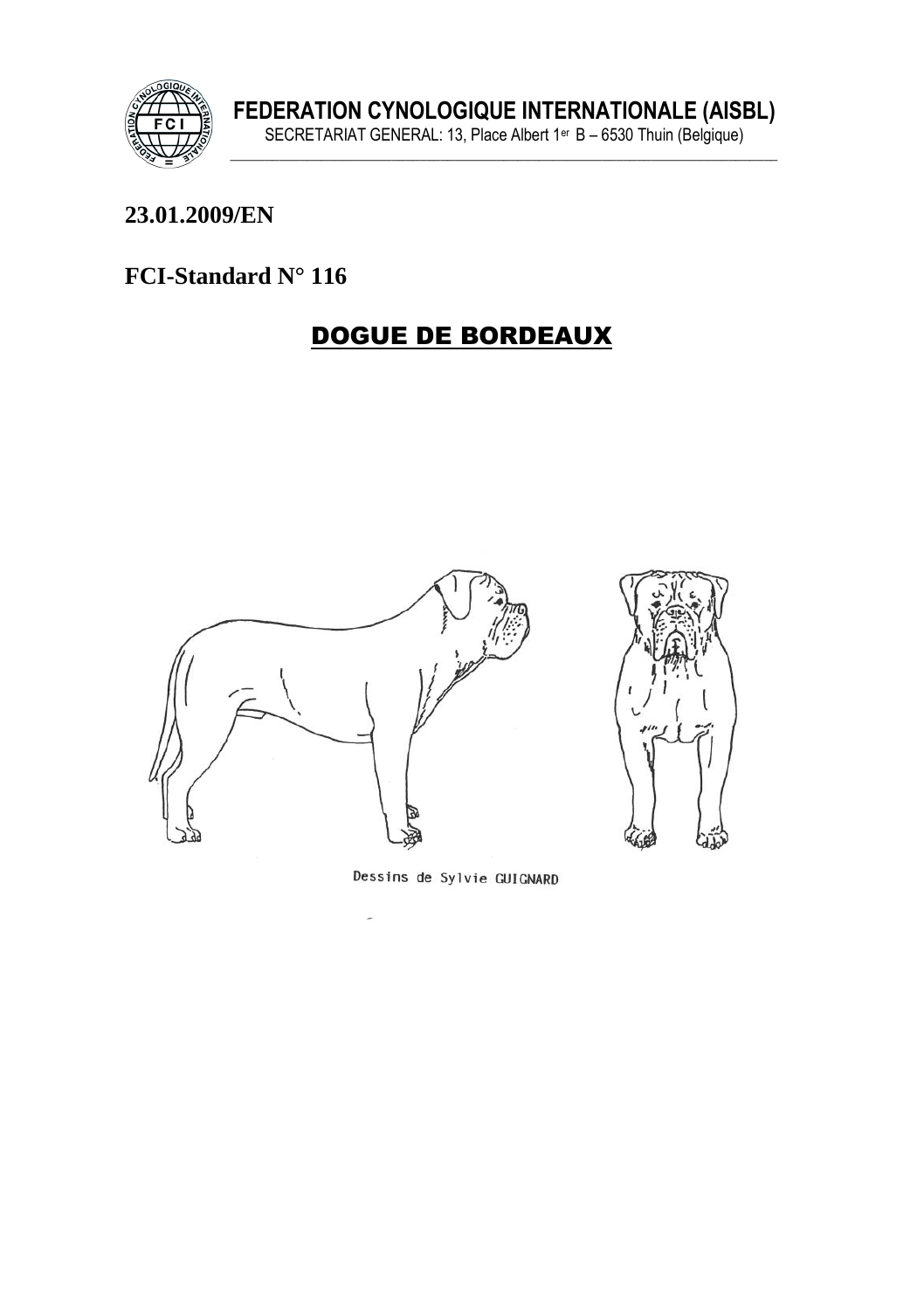**TRANSLATION**: Tim Taylor and Raymond Triquet. Revised by Jennifer Mulholland 2007. Official language (FR).

**ORIGIN**: France.

#### **DATE OF PUBLICATION OF THE OFFICIAL VALID STANDARD**: 04.11.2008.

**UTILIZATION**: Guard, defence and dissuasion.

| <b>FCI-CLASSIFICATION:</b> |                        | Group 2 Pinscher and          |
|----------------------------|------------------------|-------------------------------|
|                            |                        | Schnauzer-Molossoid           |
|                            |                        | breeds- Swiss mountain        |
|                            |                        | and Cattle Dogs.              |
|                            |                        | Section 2.1 Molossoid breeds. |
|                            | Without working trial. |                               |

**BRIEF HISTORICAL SUMMARY**: The dogue de Bordeaux is one of the most ancient French breeds, probably a descendant of the Alans and, in particular, the alan vautre of which Gaston Phebus (or Febus). Count of Foix, wrote in the 14<sup>th</sup> century, in his *Livre de Chasse* that "he holds his bite stronger than three sighthounds". The word "dogue" appeared at the end of the  $14<sup>th</sup>$  century.

In the middle of the  $19<sup>th</sup>$  century these ancient dogues were hardly renowned outside the region of Aquitaine. They were used for hunting large game such as boar, for fighting (often codified), for the guarding of houses and cattle and in the service of butchers. In 1863 the first French dog show took place in Paris in the Jardin d'Acclimatation. The Dogues de Bordeaux were entered under their present name. There have been different types : The Toulouse type, the Paris type and the Bordeaux type, which is the origin of today's Dogue.

The breed, which had suffered greatly during the two world wars, to the point of being threat ened with extinction after the second world war, got off to a fresh start in the 1960's.

1 st standard *("*Caractère des vrais dogues"*)* in Pierre Megnin, *Le Dogue de Bordeaux*, 1896.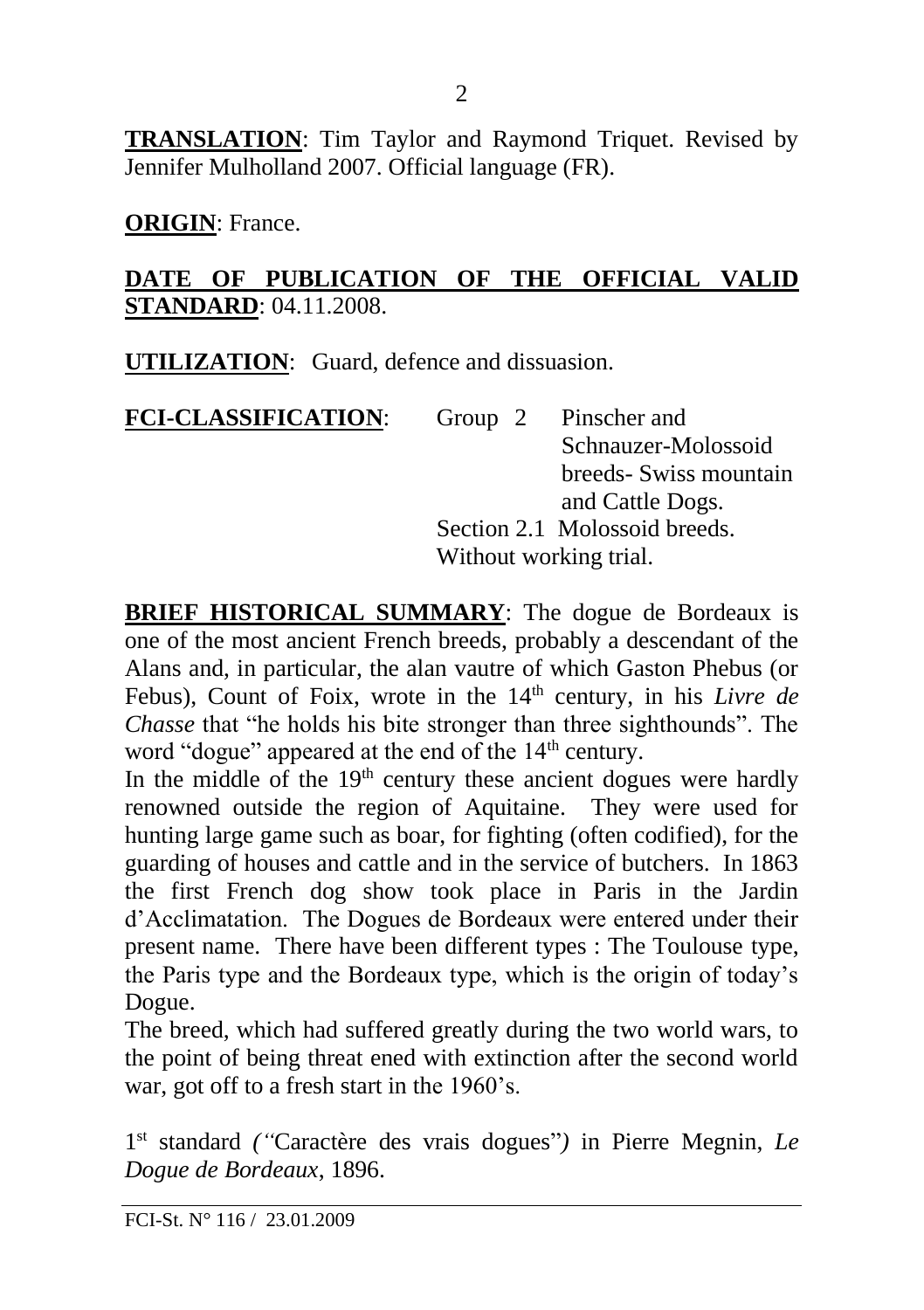2 nd standard in J. Kunstler, *Etude critique du Dogue de Bordeaux*, 1910.

3rd standard by Raymond Triquet, with the collaboration of Vet. Dr. Maurice Luquet, 1971.

4th standard reformulated according to Jerusalem model (FCI) by Raymond Triquet, with the collaboration of Philippe Serouil, President of the French Dogue de Bordeaux Club and its Committee, 1993.

Precisions were added in 2007 by Raymond Triquet (Honorary President of the SADB), Sylviane Tompousky (President of the SADB) and Philippe Sérouil (committee member of the SADB).

**GENERAL APPEARANCE**: Typical concave lined brachycephalic molossoid. The Dogue de Bordeaux is a very powerful dog, with a very muscular body yet retaining a harmonious general outline. It is built rather close to the ground, the distance sternum-ground being slightly less than the depth of the chest. Stocky, athletic, and imposing, it has a very dissuasive aspect.

# **IMPORTANT PROPORTIONS**:

- The length of the body, measured from the point of the shoulder to the point of the buttock, is superior to the height at the withers, in the proportion of 11/10.
- The depth of the chest is more than half the height at the withers.
- The maximum length of the muzzle is equal to one third of the length of the head.
- The minimum length of the muzzle is equal to one quarter of the length of the head.
- In the male, the perimeter of the skull corresponds more or less to the height at the withers.

**BEHAVIOUR / TEMPERAMENT:** An ancient fighting dog, the Dogue de Bordeaux is gifted for guarding, which it assumes with vigilance and great courage but without aggressiveness.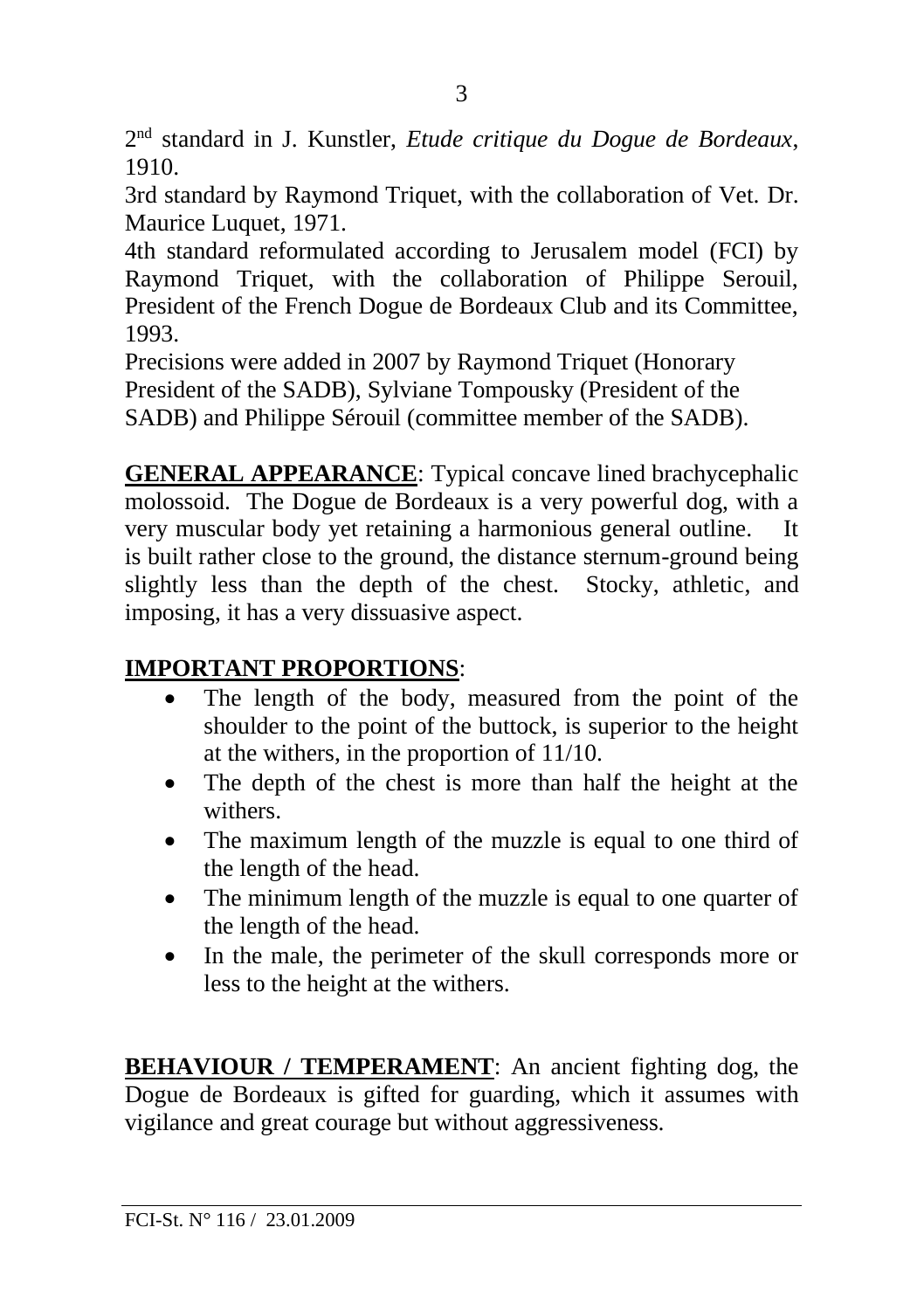A good companion, very attached to its master and very affectionate. Calm balanced with a high stimulus threshold. The male normally has a dominant character.

**HEAD**: Voluminous, angular, broad, rather short, trapezoid when viewed from above and in front. The longitudinal axes of the skull out of the bridge of nose are convergent (towards the front). The head is furrowed with symmetrical wrinkles, each side of the median groove. These deep ropes of wrinkle are mobile depending on whether the dog is attentive or not. The wrinkle which runs from the inner corner of the eye to the corner of the mouth is typical. If present, the wrinkle running from the outer corner of the eye to either the corner of the mouth or the dewlap should be discreet**.**

## CRANIAL REGION:

Skull:

- In the male: the perimeter of the skull measured at the level of its greatest width corresponds roughly to the height at the withers.
- In bitches: it may be slightly less.

Its volume and shape are the consequences of the very important development of the temporals, supra-orbital arches, zygomatic arches and the spacing of the branches of the lower jaw. The upper region of the skull is slightly convex from one side to the other. The frontal groove is deep, diminishing towards the posterior end of the head. The forehead dominates the face but does not overhang it. However it is still wider than high.

Stop: Very pronounced, almost forming a right angle with the muzzle (95 $\degree$  to 100 $\degree$ ).

#### FACIAL REGION:

Nose: Broad, well opened nostrils, well pigmented according to the colour of the mask. Upturned nose permissible but not if it is set back towards the eyes.

Muzzle: Powerful, broad, thick, but not fleshy below the eyes, rather short, upper profile very slightly concave, with moderately obvious folds. Its width hardly decreasing towards the tip of the muzzle, when viewed from above it has the general shape of a square.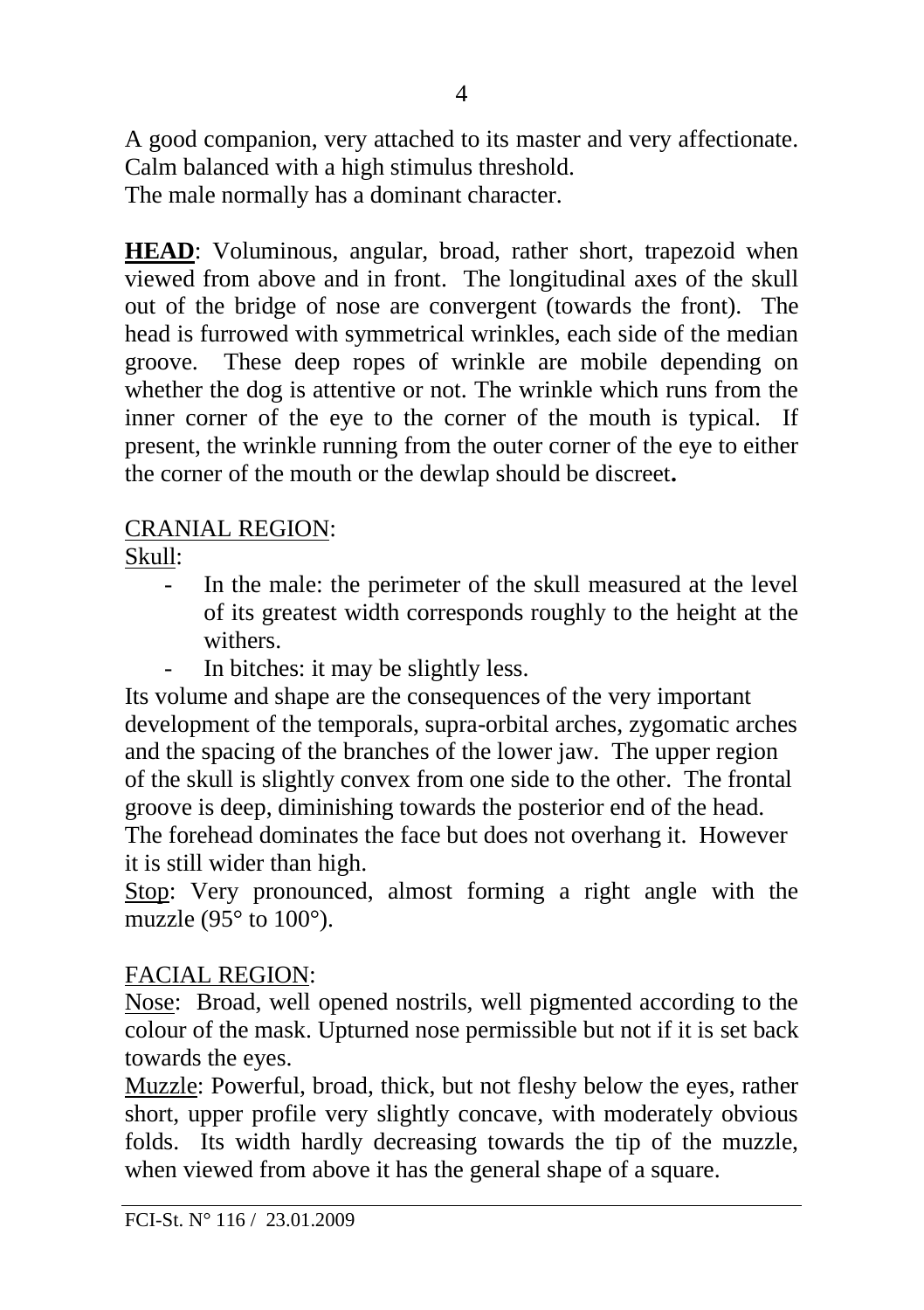In relation to the upper region of the skull, the line of the muzzle forms a very obtuse angle upwards. When the head is held horizontally the tip of the muzzle, truncated, thick and broad at the base, is in front of a vertical tangent to the anterior face of the nose. Its perimeter is almost two thirds of that of the head. Its length varies between one third and minimum one quarter of the total length of the head, from the nose to the occipital crest. The limits stated (maximum one third and minimum one quarter of the total length of the head) are permissible but not sought after, the ideal length of the muzzle being between these two extremes.

Jaws: Jaws powerful, broad. Undershot (the undershot condition being a characteristic of the breed). The back of the lower incisors is in front of and not in contact with the front face of the upper incisors. The lower jaw curves upwards. The chin is well marked and must neither overlap the upper lip exaggeratedly nor be covered by it.

Teeth: Strong, particularly the canines. Lower canines set wide apart and slightly curved. Incisors well aligned especially in the lower jaw where they form an apparently straight line.

Lips: Upper lip thick, moderately pendulous, rectractile. When viewed in profile it shows a rounded lower line. It covers the lower jaw on the sides. In front the edge of the upper lip is in contact with the lower lip, then drops on either side thus forming an inverted wide V.

Cheeks: Prominent, due to the very strong development of the muscles.

**EYES**: Oval, set wide apart. The space between the two inner corners of the eyelids is equal to about twice the length of the eye (eye opening). Frank expression. The haw must not be visible. Colour: hazel to dark brown for a dog with a black mask, lighter colour tolerated but not sought after in dogs with either a brown mask or without a mask.

**EARS**: Relatively small, of a slightly darker colour than the coat. At its set on, the front of the base of the ear is slightly raised.

They must fall down, but not hang limply, the front edge being close to the cheek when the dog is attentive.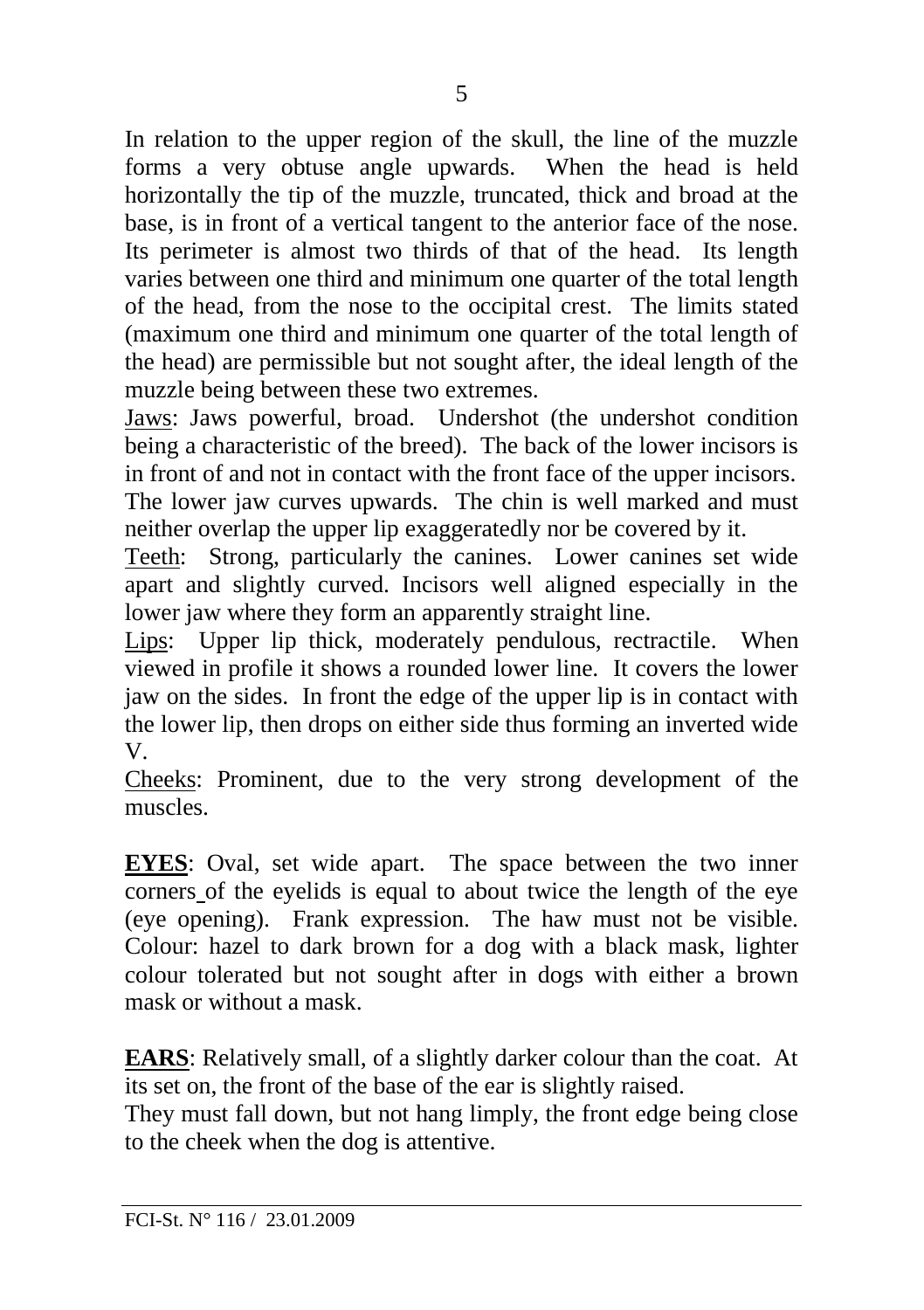The tip of the ear is slightly rounded; it must not reach beyond the eye. Set rather high, at the level of the upper line of the skull, thus appearing to accentuate its width even more.

**NECK**: Very strong, muscular, almost cylindrical. This skin is supple, ample, and loose. The average circumference almost equals that of the head. It is separated from the head by a slightly accentuated transversal furrow, slightly curved. Its upper edge is slightly convex. The well-defined dewlap starts at the level of the throat forming folds down to the chest, without hanging exaggeratedly. The neck, very broad at its base, merges smoothly with the shoulders.

#### **BODY**:

Topline: Well sustained.

Withers: Well marked.

Back: Broad and muscular.

Loin: Broad. Rather short and solid.

Croup: Moderately sloping down to the root of the tail.

Chest: Powerful, long, deep, broad, let down lower than the elbows. Broad and powerful forechest whose lower line (inter-axillae) is convex towards the bottom. Ribs well let down and well sprung but not barrel shaped.

The circumference of the chest must be between 25 cm to 35 cm greater than the height at the withers.

Underline and belly: Curved from the deep brisket to the rather tucked up, firm abdomen, being neither pendulous nor nor too tucked up.

**TAIL:** Very thick at the base. Its tip preferably reaching the hock and not below. Carried low, it is neither broken nor kinked but supple. Hanging when the dog is at rest, generally rising by  $90^{\circ}$  to 120° from that position when the dog is in action, without curving over the back or being curled.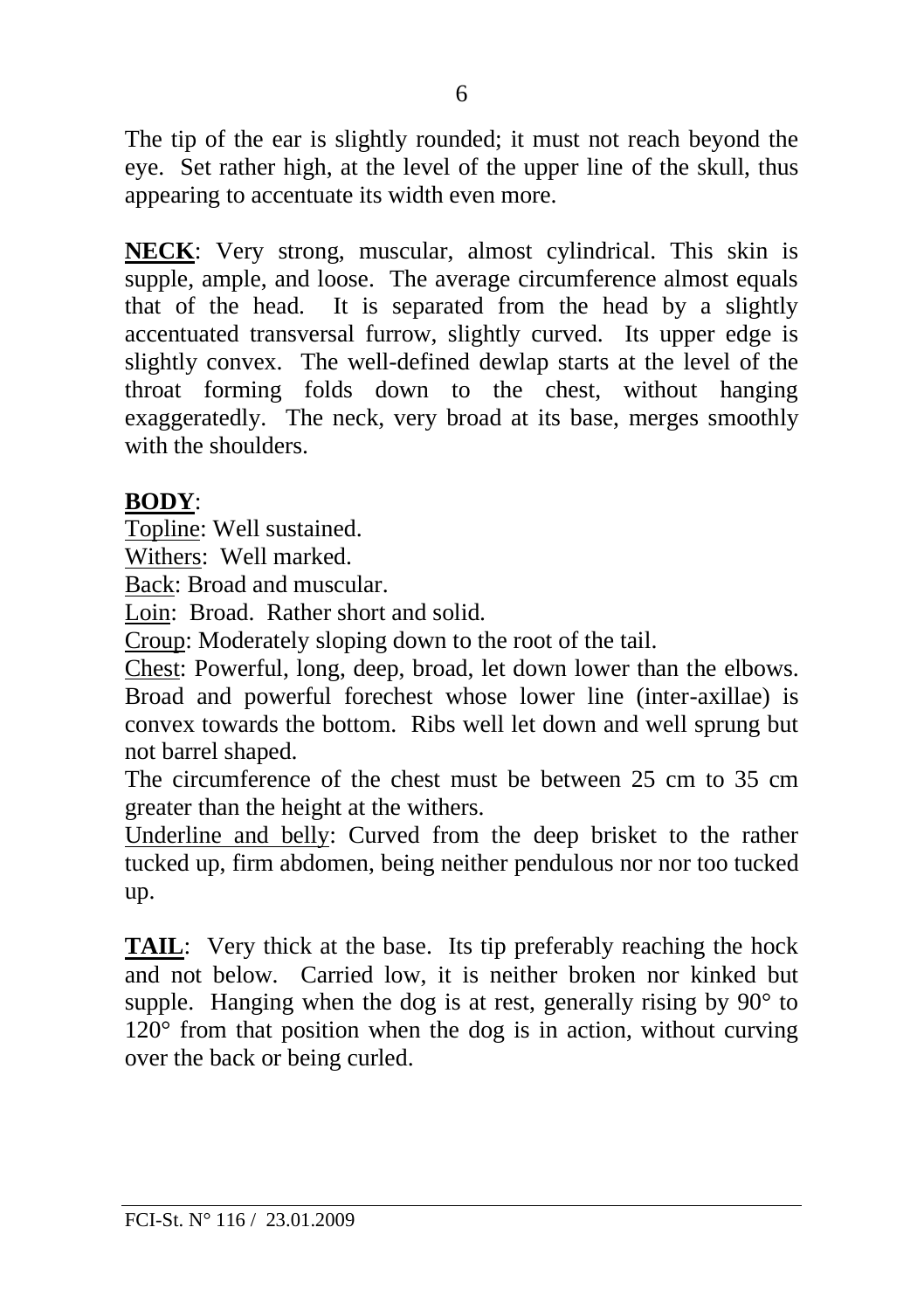## **LIMBS**

#### FOREQUARTERS:

General appearance: Strong bone structure, legs very muscular.

Shoulders: Powerful, prominent muscles. Slant of shoulder-blade medium (about 45° to the horizontal), angle of the scapular-humeral articulation a little more than 90°.

Upper Arms: Very muscular.

Elbows: In the axis of the body, neither too close to the ribcage nor turned out.

Forearms: Viewed from the front, straight or inclining slightly inwards thus getting closer to the median plane, especially in dogs with a very broad chest. Viewed in profile, vertical.

Metacarpus (Pastern): Powerful. Viewed in profile, slightly sloping. Viewed from the front sometimes slightly outwards compensating for the slight inclination of the forearm inwards.

Forefeet: Strong. Toes tight, nails curved and strong, pads well developed and supple: the Dogue is well up on his toes despite his weight.

### HINDQUARTERS:

General appearance: Robust legs with strong bone structure; well angulated. When viewed from behind the hindquarters are parallel and vertical thus giving an impression of power even though the hindquarters are not quite as broad as the forequarters.

Upper Thigh: Very developed and thick with visible muscles.

Stifle: In a parallel plane to the median plane or very slightly out.

Second thigh: Relatively short, muscled, descending low.

Hock: Short, sinewy, angle of the hock joint moderately open.

Metatarsus (Rear pastern): Robust, no dewclaws.

Hind feet: Slightly longer than the front feet, toes tight.

**GAIT / MOVEMENT:** Ouite supple for a molossoid. When walking the movement is free and supple, close to the ground. Good drive from the hindquarters, good extension of the forelegs, especially when trotting, which is the preferred gait.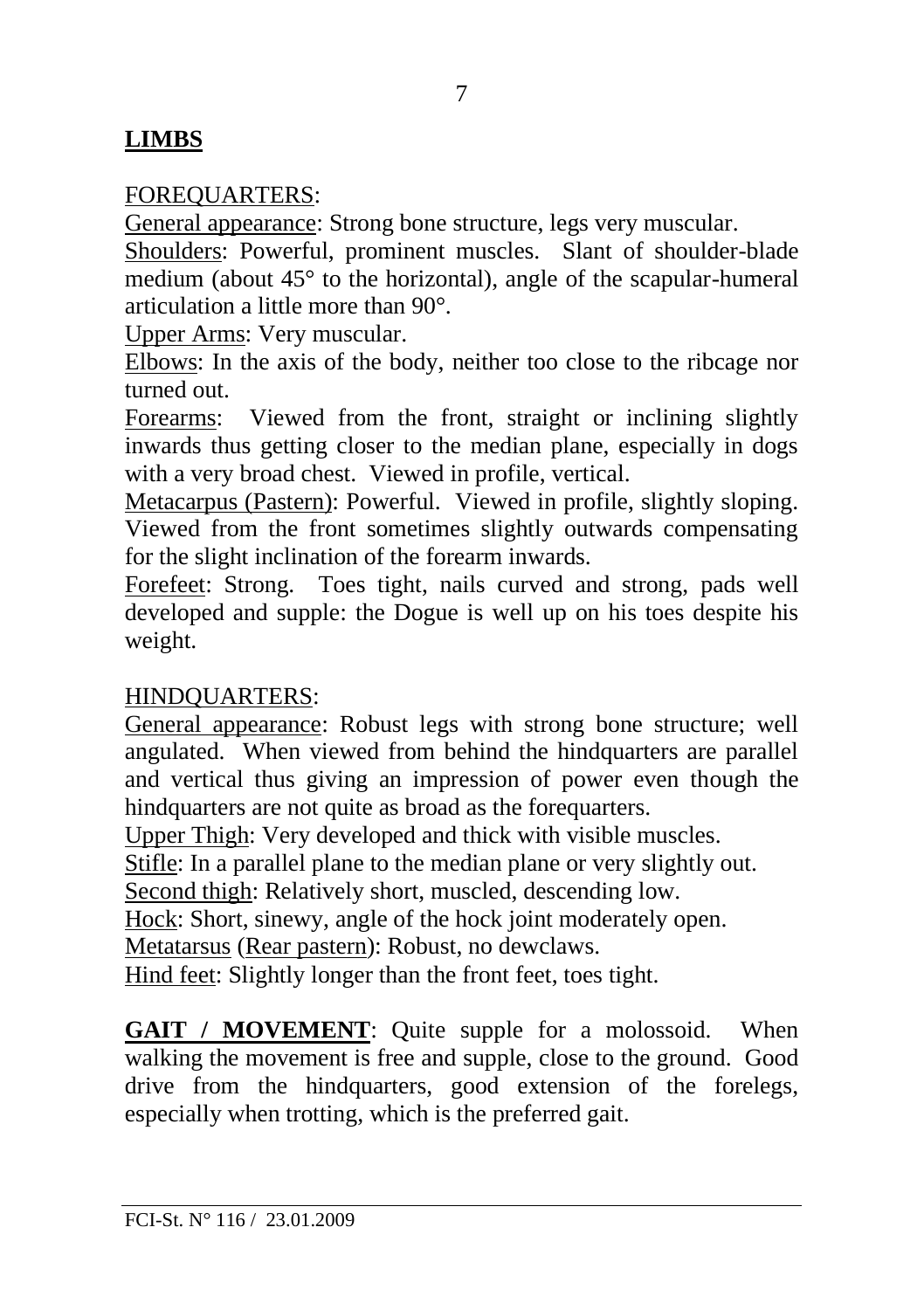When the trot quickens, the head tends to drop, the topline inclines towards the front, and the front feet get closer to the median plane while striding out with a long reaching movement of the front legs. Canter with rather important vertical movement. Capable of great speed over short distances by bolting along close to the ground.

**SKIN:** Thick and sufficiently loose fitting, without excessive wrinkles.

## **COAT**

Hair: Fine, short, and soft to the touch.

Colour: Self-coloured, in all shades of fawn, from mahogany to isabella. A good pigmentation is desirable. Limited white patches are permissible on the forechest, and the extremities of the limbs.

Mask:

- Black mask: The mask is often only slightly spread out and must not invade the cranial region. There may be slight black shading on the skull, ears, neck and top of body. The nose is black.
- Brown mask: (used to be called red or bistre). The nose is brown; the eyerims and edges of the lips are also brown. There may be non-invasive brown shading; each hair having a fawn or sandy zone and a brown zone. In this case the inclined parts of the body are a paler colour.
- No mask: The coat is fawn: the skin appears red (also formerly called "red mask"). The nose can then be reddish.

**SIZE AND WEIGHT**: Height should more or less correspond to the perimeter of the skull. Height at the withers: For males: 60-68 cm. For females: 58-66 cm. 1 cm under and 2 cm over will be tolerated.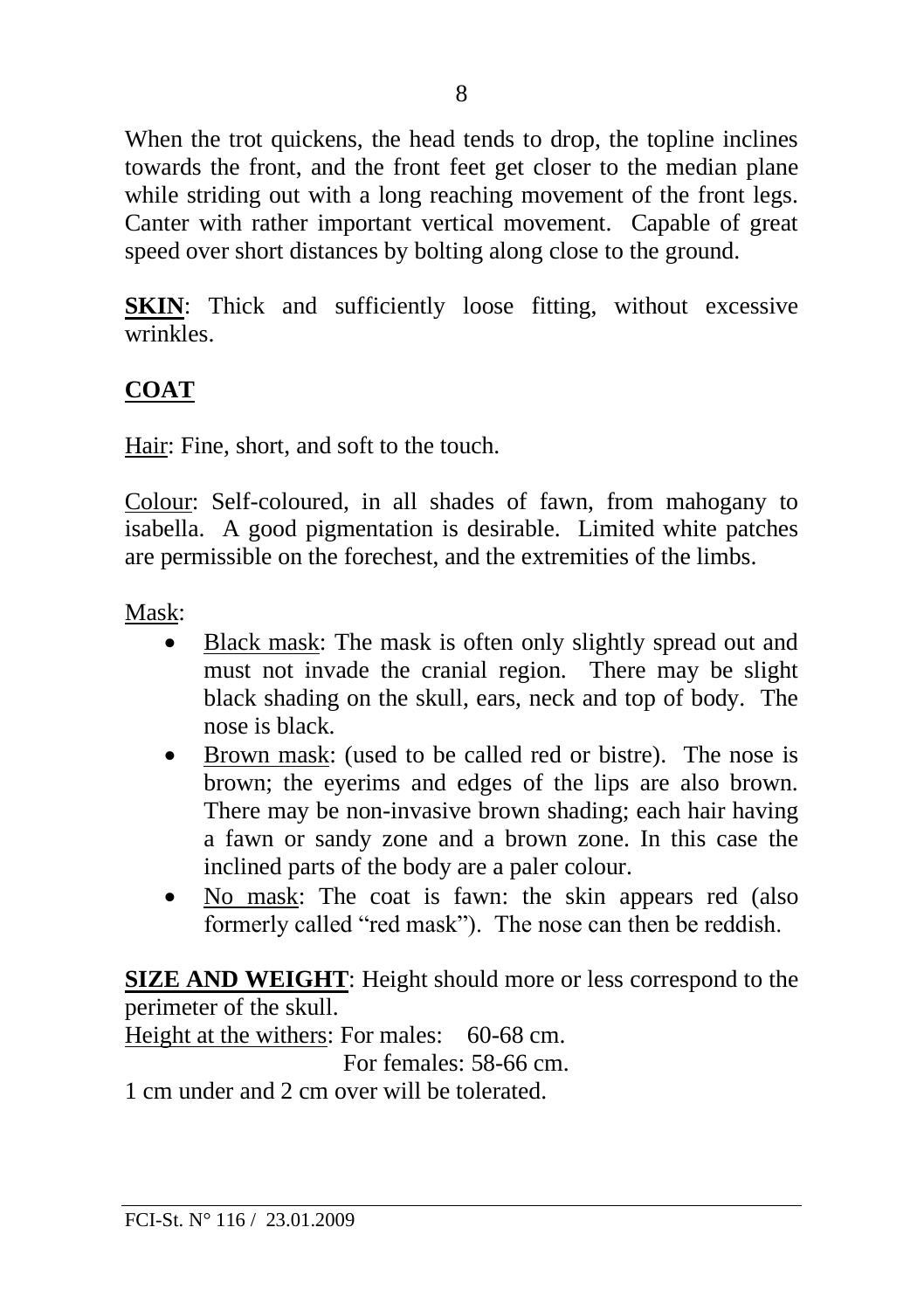Weight: Dogs: at least 50 kg. Bitches: at least 45 kg.

Females: Identical characteristics but less pronounced.

**FAULTS**: Any departure from the foregoing points should be considered a fault and the seriousness with which the fault should be regarded should be in exact proportion to its degree and its effect on the health and welfare of the dog.

## **SEVERE FAULTS**:

- Disproportioned head (too small or exaggerately voluminous).
- Bulldoggy hypertype : Flat skull, muzzle measuring less than a quarter of the total length of the head. Swollen fold (roll) behind the nose. Important fold around the head.
- Important lateral deviation of the lower jaw.
- Incisors constantly visible when the mouth is closed. Very small incisors, unevenly set.
- Arched back (convex)*.*
- Fused but not deviated vertebrae of the tail.
- Forefeet turning inwards (even slightly).
- Forefeet turning outwards too much.
- Flat thighs.
- Angle of hock too open (straight angulation).
- Angle of the hock too closed, dog standing under himself behind.
- Cow hocks or barrel hocks.
- Stilted movement or serious rolling of rear.
- Excessive shortness of breath,rasping**.**
- White on tip of tail or on the front part of the forelegs, above the carpus (wrist) and the tarsus (hock) or white, without interruption, on the front of the body from the forechest to the throat.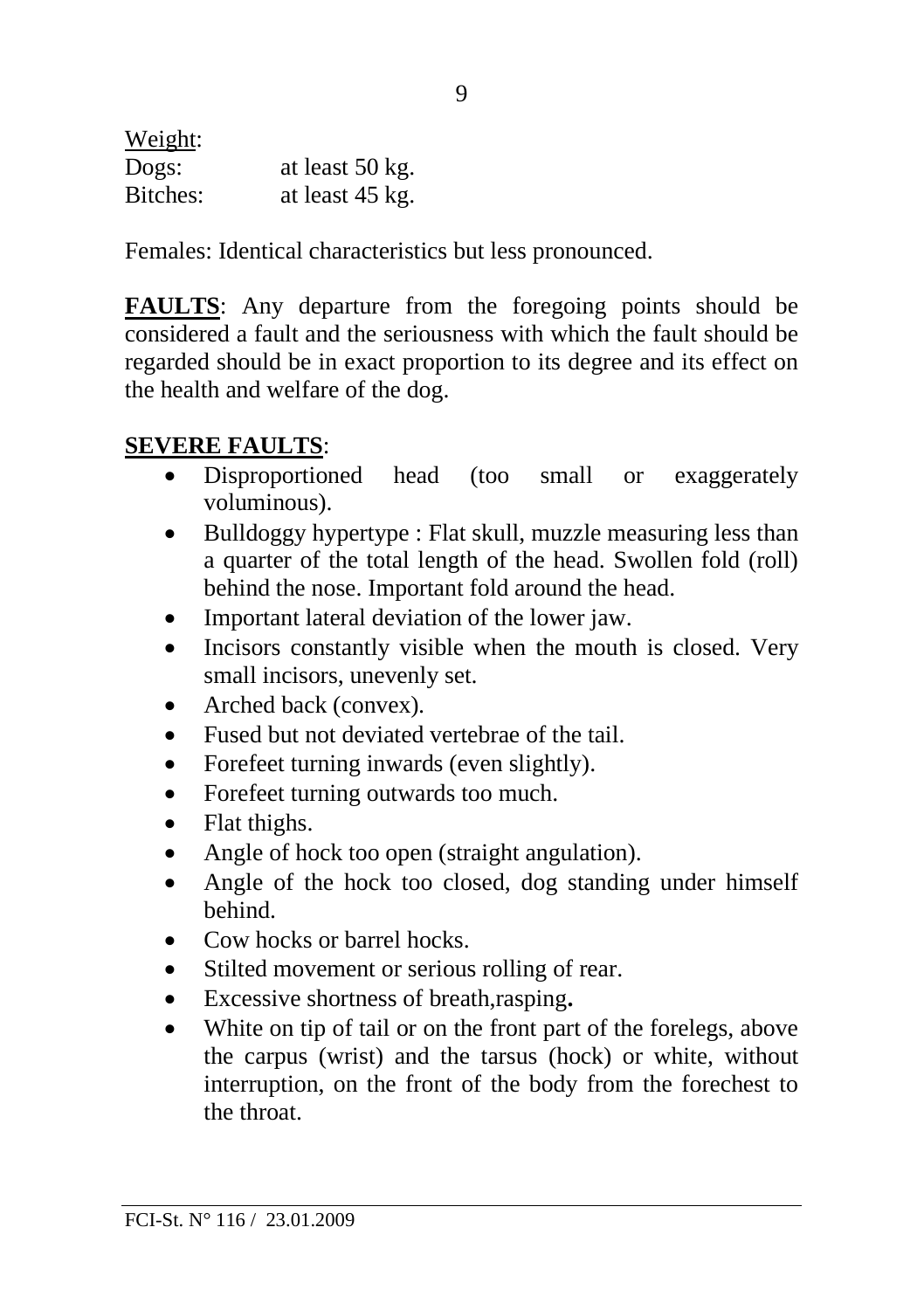## **DISQUALIFYING FAULTS**:

- Aggressive or overly shy.
- Any dog clearly showing physical or behavioural abnormalities.
- Long, narrow head with insufficiently pronounced stop, with a muzzle measuring more than a third of the total length of the head (lack of type in head).
- Muzzle parallel to the top line of the skull or downfaced, Roman nose.
- Twisted jaw.
- Mouth not undershot.
- Canines constantly visible when the mouth is closed.
- Tongue constantly hanging out when the mouth is closed.
- Blue eyes; bulging eyes.
- Tail knotted and laterally deviated or twisted (screw tail, kink tail).
- Atrophied tail.
- Fiddle front and down on pasterns.
- Angle of the hock open towards the rear (inverted hock).
- White on the head or body, any other colour of the coat than fawn (shaded or not) and in particular brindle or solid brown called "chocolate" (each hair being entirely brown).
- Identifiable disabling defect.

## **N.B.:**

- Male animals should have two apparently normal testicles fully descended into the scrotum.
- Only functionally and clinically healthy dogs, with breed typical conformation should be used for breeding.